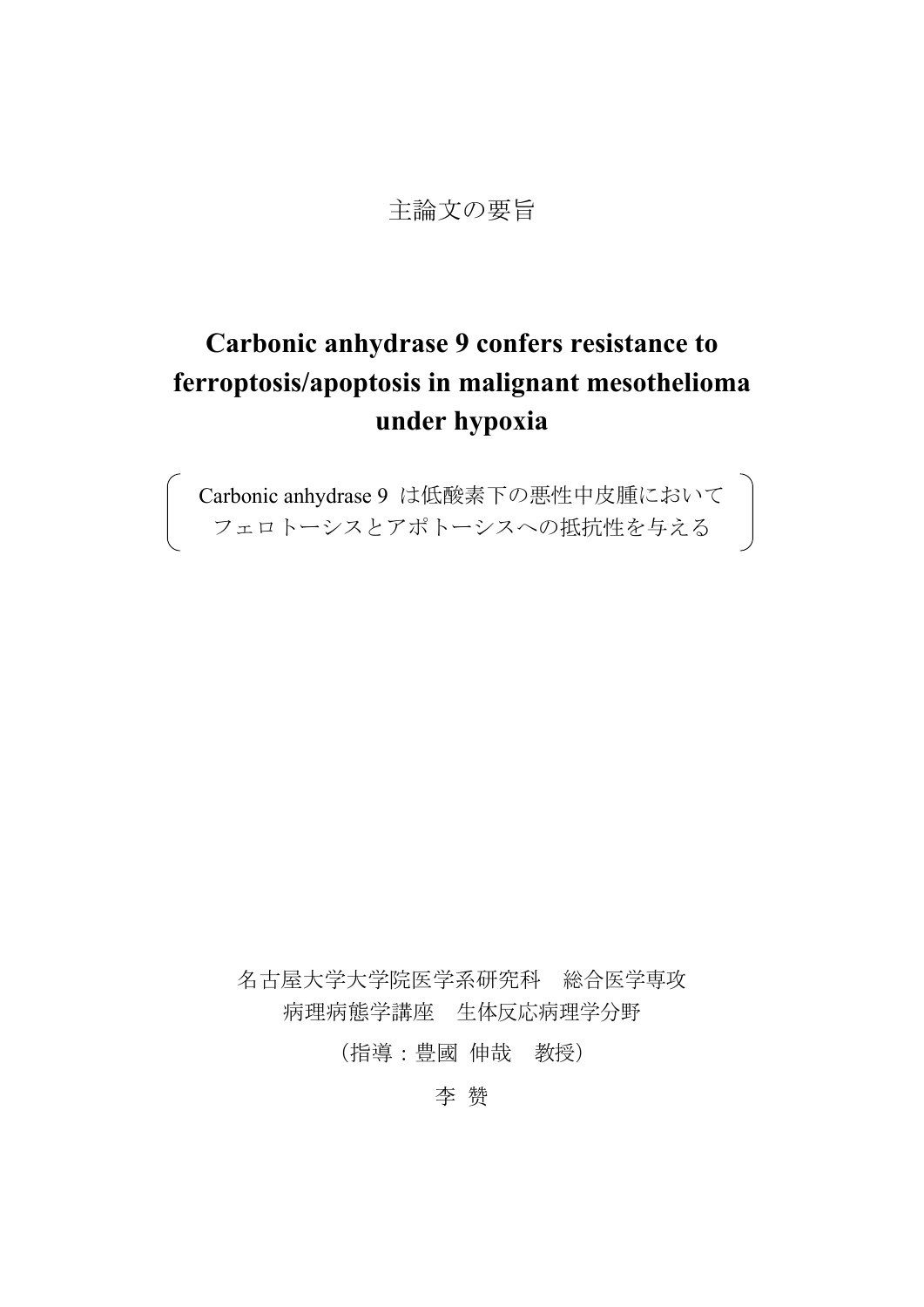### 【**Introduction**】

Hypoxia and acidity provide microenvironment for selection under evolutionary pressure and proliferation in cancer cells. Carbonic anhydrases (CAs) are a superfamily of metalloenzymes present in all life kingdoms, equilibrating the reactions among  $CO<sub>2</sub>$ , bicarbonate and H<sup>+</sup>. CA9, a membrane-associated  $\alpha$ -CA, has been a drug target for various cancers. Whereas iron is essential not only for cancer cells but also for all the lives on earth, little is known on the association among hypoxia, iron metabolism, extracellular acidity and redox regulation. Malignant mesothelioma (MM), an aggressive tumor with poor prognosis, is an intriguing model in that asbestos-associated pathogenesis includes excess iron environment during carcinogenesis. Re-analysis of rat asbestos-induced MM model revealed an inverse association between high *CA9* expression and survival. Here we used human MMs to identify the molecular events surrounding CA9 from the viewpoint of iron metabolism.

#### 【**Materials and Methods**】

Human mesothelioma cell lines, ACC-Meso-1, NCI-H2373, NCI-H2052 and immortalized human mesothelial cell line, MeT-5A were used. Cells were cultured in both of normoxic and hypoxic conditions containing  $10\%$  fetal bovine serum under  $5\%$  CO<sub>2</sub> atmosphere. To evaluate the role of CA9 in mesothelioma cells, CA9 inhibitors, S4 and U104 were dissolved in dimethyl sulfoxide (DMSO) and treated with ACC-Meso-1 cells under hypoxia. Cell viability was accessed either with MTT or WST-1 assay. Iron-metabolism was analyzed by western blotting analyses. Catalytic Fe(II) was detected with a fluorescent turn-on probe, SiRhoNox-1. Cellular ROS levels were evaluated by staining with CM-H2DCFDA and MitoSOX; lipid peroxidation was quantified by incubating with BODIPY C11. Mitochondrial morphology was analyzed by confocal or transmission electron microscopy. To examine the consequence of CA9 inhibition in MM cells, Annexin V-FITC/PI staining and TUNEL assay were performed to evaluate apoptosis; a ferroptosis inhibitor (Fer-1) and an iron chelator, deferoxamine mesylate (DFO) were used to access ferroptosis.

#### 【**Results**】

## **1.** *Hypoxia promotes CA9 overexpression in MM cells with increased intracellular catalytic Fe(II)*

CA9 protein levels were significantly ( $P < 0.05$  or  $P < 0.01$ ) increased in all the three MM cell lines in response to hypoxia and all MM cell lines exhibited higher CA9 protein levels compared with MeT-5A (Fig. 1A). Iron-metabolism was also changed which exhibited decreased protein levels of iron transporters, TFRC and FPN-1(SLC40A1) with increased iron storage proteins, FTL and FTH. Additionally, IRP1/2 proteins were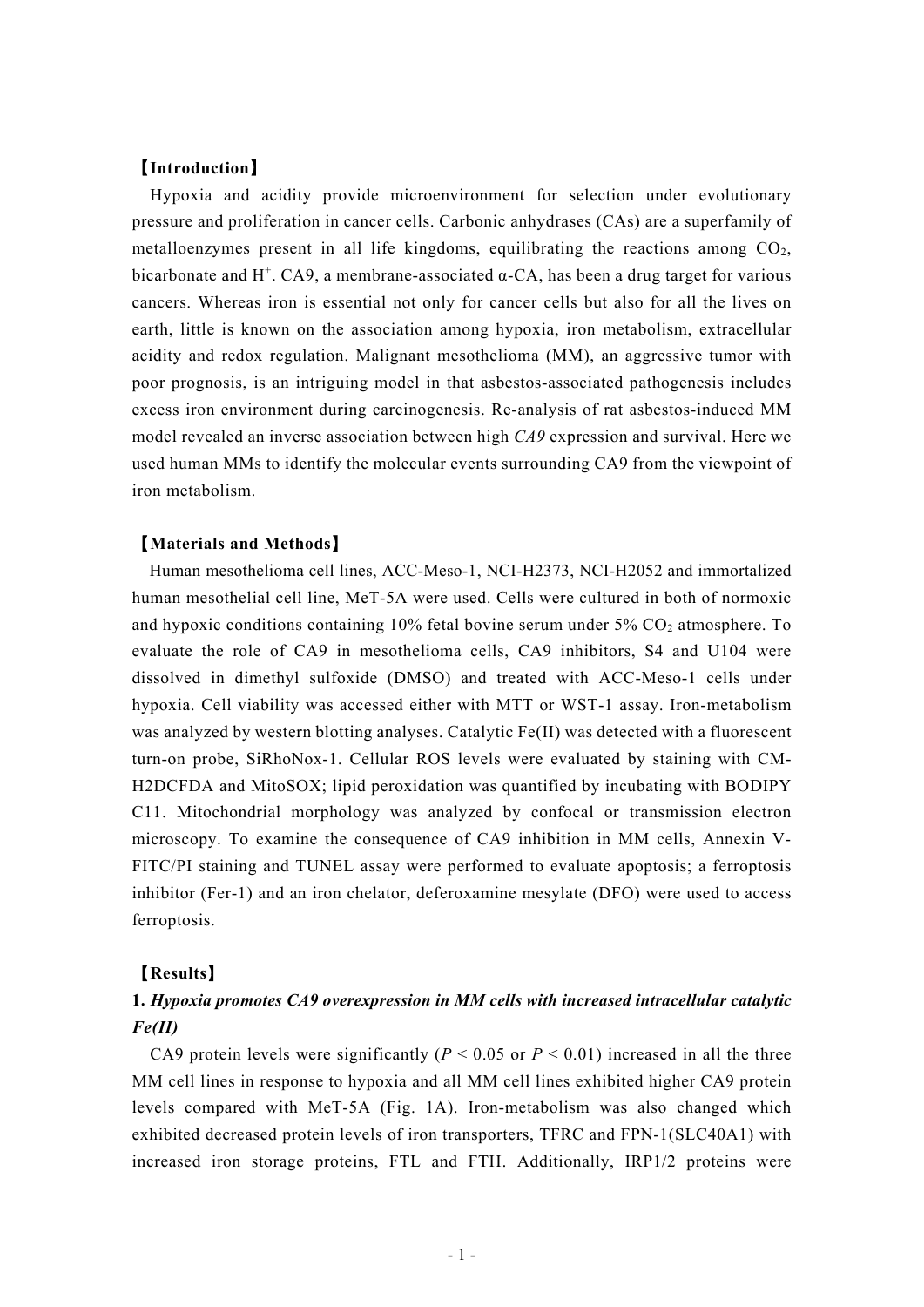increased in response to hypoxia (Fig. 1B). A significantly  $(P < 0.001)$  elevated catalytic Fe(II) signals were detected in lysosomes ( $P < 0.01$ ) and mitochondria ( $P < 0.001$ ) in ACC-Meso-1 cells in response to hypoxia (Fig. 1C).

## **2.** *CA9-specific inhibitors delay proliferation and block migration of MM cells under hypoxia*

CA9-specific inhibitors, S4 or U104 treatment significantly (*P* < 0.001; both S4 and U104) decreased cell viability of ACC-Meso-1 cells at 48 and 72 h post treatment whereas vehicle treatment (DMSO) showed no effect on proliferation (Fig. 2A). Both S4 and U104 revealed anti-proliferative effects  $(P < 0.001$  and  $P < 0.01$ , respectively) on noncarcinomatous mesothelial cells (MeT-5A) though the effects were milder than in ACC-Meso-1 cells (Fig. 2B).

## **3.** *CA9 inhibition under hypoxia results in iron overload in lysosomes and mitochondria, inducing oxidative stress and triggering lipid peroxidation in MM cells*

CA9 inhibition in ACC-Meso-1 cells showed a dose-dependent decrease in CA9 expression under hypoxia. The protein levels of TFRC and FPN-1 were increased whereas those of FTL and FTH were decreased, consistent with up-regulation of iron-regulatory proteins, IRP1 and IRP2 (Fig. 3A). Furthermore, the level of catalytic Fe(II) ( $P < 0.01$  and  $P < 0.05$ , S4 and U104, respectively)(Fig. 3B) was increased in response to CA9 inhibition which was accompanied by oxidative stress and increased lipid peroxidation (Fig. 3C, 3D, 3E), a surrogate markers for ferroptosis. The increased Fe(II) was found in both of lysosomes and mitochondria (*P* < 0.001) in response to CA9 inhibition in ACC-Meso-1 cells under hypoxia (Fig. 3F).

## **4.** *CA9 inhibition under hypoxia leads to mitochondrial fission contributing to autophagy in MM cells*

S4-treated ACC-Meso-1 cells under hypoxia exhibited shortened (*P* < 0.001) mitochondrial length compared with the control group (Fig. 4A). S4-treated ACC-Meso-1 cells also presented diverse abnormities in mitochondria and mitophagy was detected (Fig. 4B). A significant  $(P < 0.001)$  increase in merged staining area of Mito and LysoTracker was found in S4-treated ACC-Meso-1 cells (Fig. 4C). Further confirmation of mitophagy was achieved by immunofluorescence staining of LC3B and MitoTracker which displayed a significantly  $(P < 0.001)$  increased LC3B and MitoTracker merge staining (Fig. 4D). LAMP-1, another marker for autophagosome and lysosome, was also augmented in response to S4 or U104 treatment accompanied by increased LC3B-II (lipidated form) in ACC-Meso-1 cells under hypoxia for 48 h (Fig. 4E).